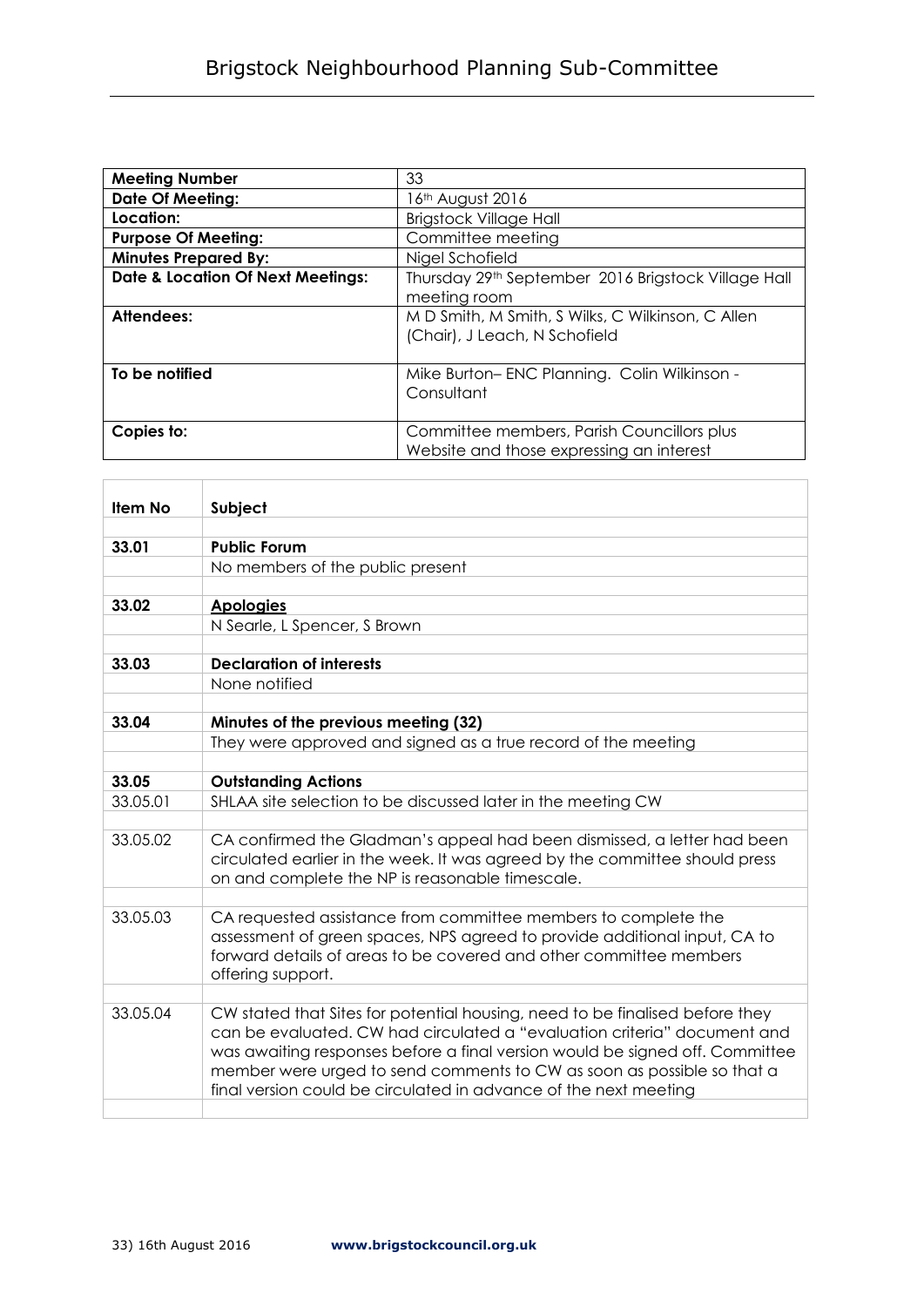## Brigstock Neighbourhood Planning Sub-Committee

| 33.05.05 | CW stated that the design guide was still to be completed, a word version is<br>available however the drawings may need updating. SW agreed to have a<br>look at the village design statement to establish whether there was any useful<br>information that could be utilised. CW commented the guide may be thinner<br>because certain elements are included elsewhere in the NP document. It was<br>noted that the issue of "density" was not mentioned in the village design<br>statement. CW would tweak the document rather than carry out a complete<br>rewrite. SW stated that the PC had applied for an "Article 4" which should be<br>included within the design guide. SW agreed to provide relevant information<br>to CW. |
|----------|--------------------------------------------------------------------------------------------------------------------------------------------------------------------------------------------------------------------------------------------------------------------------------------------------------------------------------------------------------------------------------------------------------------------------------------------------------------------------------------------------------------------------------------------------------------------------------------------------------------------------------------------------------------------------------------------------------------------------------------|
|          |                                                                                                                                                                                                                                                                                                                                                                                                                                                                                                                                                                                                                                                                                                                                      |
| 33.05.06 | CW advised that the latest version of the NP had been circulated and<br>comments had been requested, CW had prepared a list of other information<br>required:                                                                                                                                                                                                                                                                                                                                                                                                                                                                                                                                                                        |
|          | School capacity, further discussions required with the Governors,<br>1/<br>Action SW/CA to invite Governors to the next meeting.                                                                                                                                                                                                                                                                                                                                                                                                                                                                                                                                                                                                     |
|          | Site evaluation criteria, CW commented that further criteria should be<br>2/<br>added as a result of the Gladmans Appeal, e.g. the "green buffer" between<br>the A6116 and the village settlement. CA stated that some questions were<br>ambiguous Review needs to be objective and Conflicts of Interest should be<br>discussed with the committee and advice should be sought from NS.                                                                                                                                                                                                                                                                                                                                             |
|          | 3/<br>Number of sites, CW advised this should be considered in three chunks;<br>1) community feedback 2) feedback from the committee and 3) the views of<br>Developers.                                                                                                                                                                                                                                                                                                                                                                                                                                                                                                                                                              |
|          | Phasing of any development, further discussion needs to take place,<br>4/<br>CW advised that generally the way forward was for NPs to state a preference<br>for small developments over a period of time however there is a move<br>towards having the development completed in one phase in order to reduce<br>the disruption caused by continuous development over a 15 year period.                                                                                                                                                                                                                                                                                                                                               |
|          | 5/<br>Do we wish/ is there a need to adjust the settlement boundary.                                                                                                                                                                                                                                                                                                                                                                                                                                                                                                                                                                                                                                                                 |
|          | 6/<br>A discussion took place regarding the current known site options:                                                                                                                                                                                                                                                                                                                                                                                                                                                                                                                                                                                                                                                              |
|          | East of Grafton Road<br>$\alpha$<br>b)<br><b>Stanion Road</b><br><b>Woodyard Close</b><br>$\circ$ )<br>Hunt kennels site<br>d)<br>Lyveden Road (Wooster's)<br>$\epsilon$<br>f)<br><b>Brigstock Camp</b><br>Pocket Park<br>$\mathcal{G}$                                                                                                                                                                                                                                                                                                                                                                                                                                                                                              |
|          |                                                                                                                                                                                                                                                                                                                                                                                                                                                                                                                                                                                                                                                                                                                                      |
| 33.05.07 | Photographs and Protected Views. CW stated that photographs of the views<br>and the locations from which the photographs have been taken are required,<br>JL was collecting photographs, NPS agreed to provide support. Village<br>boundary needs to be mapped CA to discuss with ENDC. More photographs<br>required of Brigstock Camp                                                                                                                                                                                                                                                                                                                                                                                               |
| 33.05.08 | CW will send the site details to the EA for comment. CW advised that the final                                                                                                                                                                                                                                                                                                                                                                                                                                                                                                                                                                                                                                                       |
|          | decision on sites should be made as late as possible, if made too early it may<br>influence the final decision at the Independent Review                                                                                                                                                                                                                                                                                                                                                                                                                                                                                                                                                                                             |